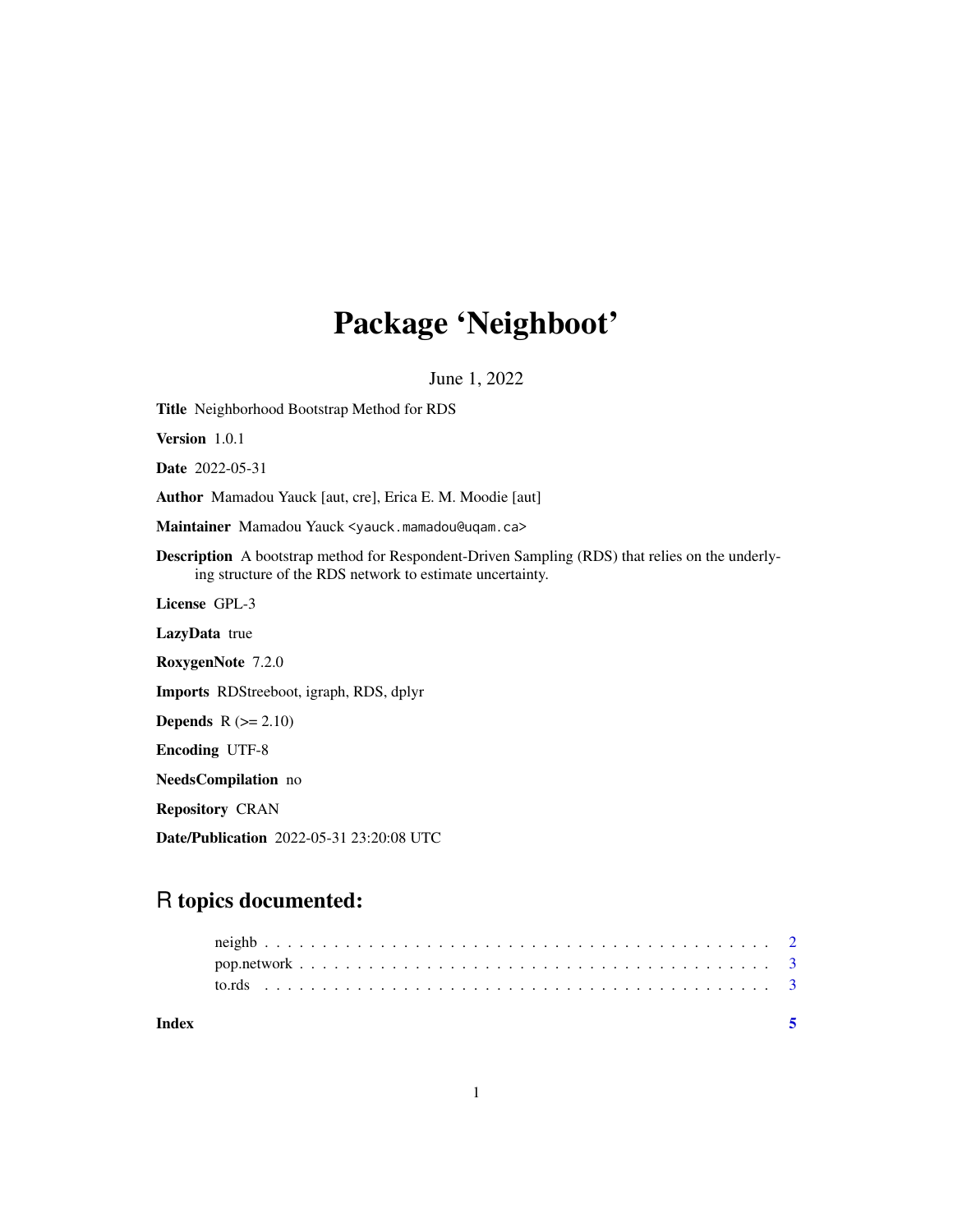<span id="page-1-0"></span>

#### Description

This function estimate standard errors and compute confidence intervals from an RDS sample using the neighborhood bootstrap method.

#### Usage

```
neighb(RDS.data, quant=c(0.025, 0.975),
     method=c("percentile","Wald"), B=1000)
```
#### Arguments

| RDS.data | A list containing the following objects:                                                                                            |
|----------|-------------------------------------------------------------------------------------------------------------------------------------|
|          | nodes a numeric vector containing IDs                                                                                               |
|          | edges a list containing two vectors: node for the recruiter's ID and node 2 for<br>the recruit's ID.                                |
|          | traits a data frame containing respondents' traits.                                                                                 |
|          | degree a vector containing each node's degree, or number of social connec-<br>tions.                                                |
| quant    | a vector of positive integers between 0 and 1, representing quantiles to be esti-<br>mated.                                         |
| method   | a character string representing the method for computing confidence intervals,<br>either percentile or Wald. Default is percentile. |
| B        | the number of bootstrap repetitions. Default is 1000.                                                                               |

#### Details

The function neighb compute standard errors and confidence intervals using the neighborhood bootstrap method for RDS. Confidence intervals can be computed using the percentile method or the studentized method.

#### Value

A matrix of estimated standard errors and quantiles. Each row represents a trait.

#### Author(s)

Mamadou Yauck <yauck.mamadou@uqam.ca> and Erica E. M. Moodie.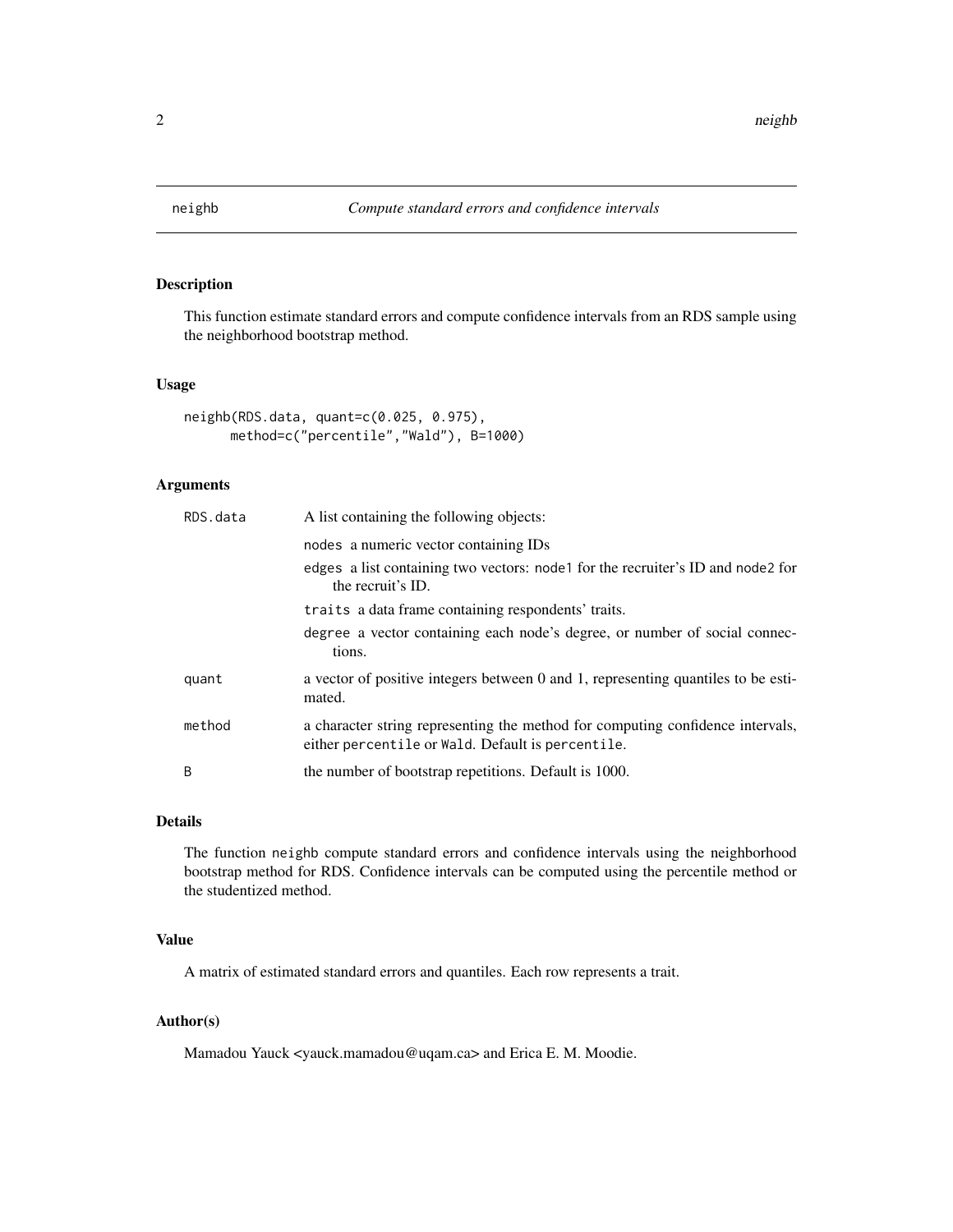#### <span id="page-2-0"></span>pop.network 3

#### Examples

```
#Load the synthetic population network dataset.
data("pop.network")
#Draw an RDS sample from the simulated network using the sampleRDS function
#from the package RDStreeboot.
require(RDStreeboot)
RDS.samp <- sample.RDS(pop.network$traits, pop.network$adj.mat, 200, 10,
3, c(1/6,1/3,1/3,1/6), FALSE)
```

```
#Compute 95\% confidence intervals using the percentile method
neighb(RDS.data=RDS.samp, quant=c(0.025, 0.975),method="percentile", B=100)
```
pop.network *Population network*

#### Description

Population network

#### Usage

pop.network

#### Format

A list containing two elements:

traits a dataframe of 2000 rows and 4 columns

adj.mat an adjacency matrix

to.rds *Tranform an* sample.RDS *object to an* rds.data.frame *object.*

#### Description

This function transforms an output from the sample.RDS function of the RDStreeboot package to an rds.data.frame object of the RDS package.

#### Usage

to.rds(RDS.data)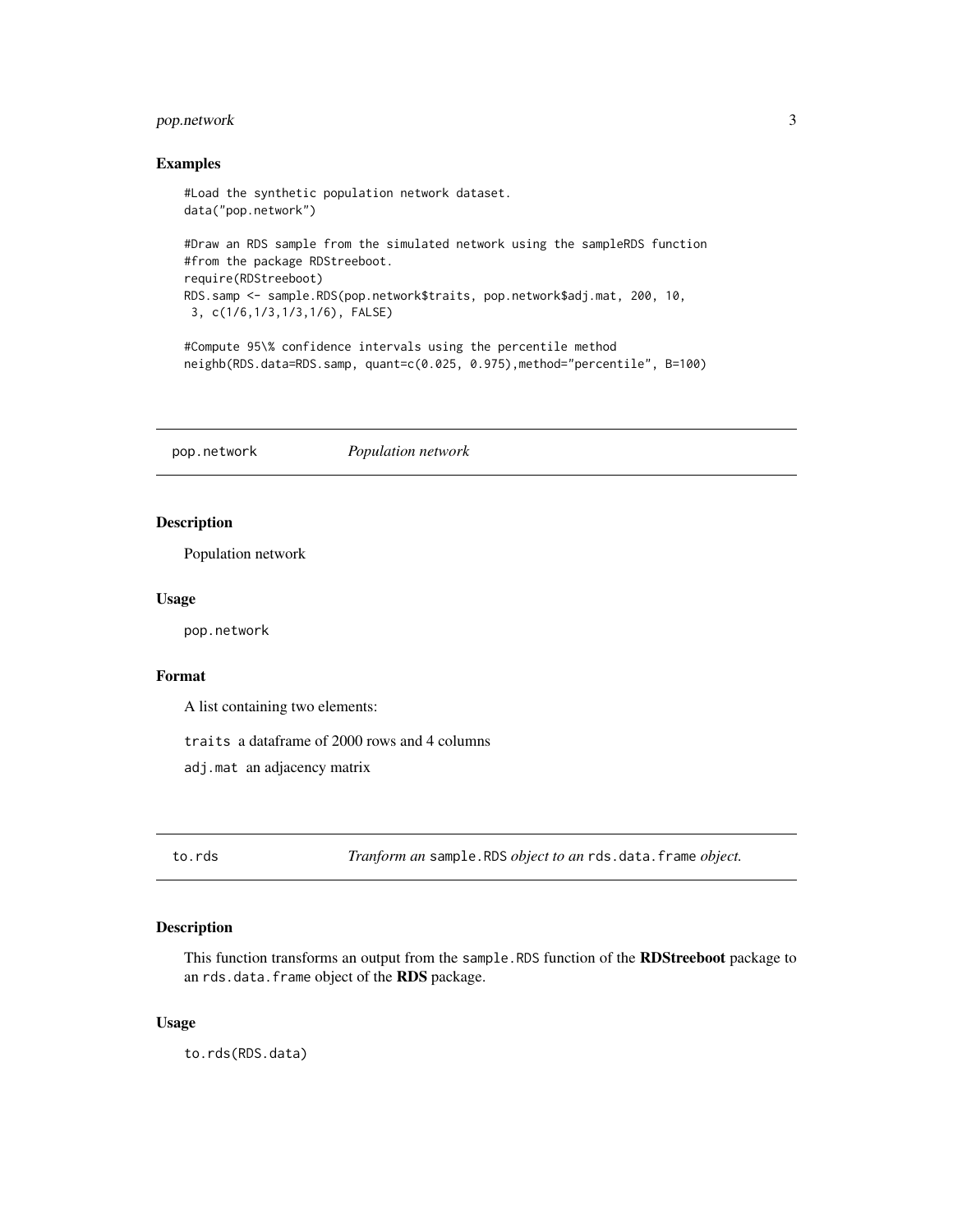#### Arguments

| RDS.data | A list containing the following objects:                                                             |
|----------|------------------------------------------------------------------------------------------------------|
|          | nodes a numeric vector containing IDs                                                                |
|          | edges a list containing two vectors: node for the recruiter's ID and node 2 for<br>the recruit's ID. |
|          | traits a data frame containing respondents' traits.                                                  |
|          | degree a vector containing each node's degree, or number of social connec-<br>tions.                 |
|          |                                                                                                      |

#### Value

An rds.data.frame object.

#### Author(s)

Mamadou Yauck <yauck.mamadou@uqam.ca> and Erica E. M. Moodie.

#### Examples

```
#Load the synthetic population network dataset.
data("pop.network")
```

```
#Draw an RDS sample from the simulated network using the sampleRDS function
#from the package RDStreeboot.
require(RDStreeboot)
RDS.samp <- sample.RDS(pop.network$traits, pop.network$adj.mat, 200, 10,
 3, c(1/6,1/3,1/3,1/6), FALSE)
```

```
#Tranform RDS.samp to an rds.data.frame object
require(RDS)
to.rds(RDS.data=RDS.samp)
```